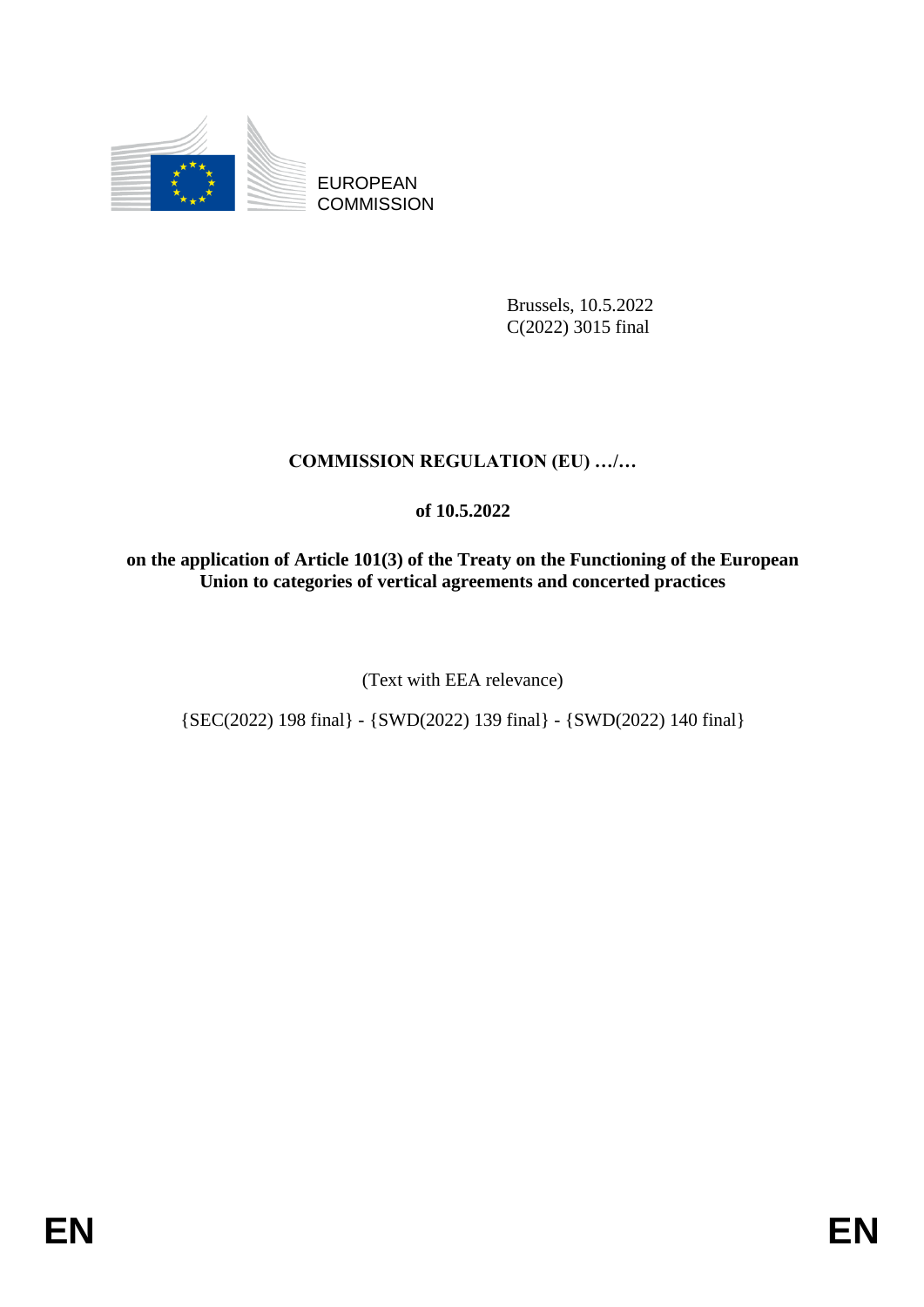## **COMMISSION REGULATION (EU) …/…**

#### **of 10.5.2022**

## **on the application of Article 101(3) of the Treaty on the Functioning of the European Union to categories of vertical agreements and concerted practices**

### (Text with EEA relevance)

#### THE EUROPEAN COMMISSION,

Having regard to the Treaty on the Functioning of the European Union,

Having regard to Regulation No 19/65/EEC of the Council of 2 March 1965 on the application of Article 85(3) of the Treaty to certain categories of agreements and concerted practices<sup>1</sup>, and in particular Article 1 thereof,

Having published a draft of this Regulation<sup>2</sup>,

After consulting the Advisory Committee on Restrictive Practices and Dominant Positions,

Whereas:

- (1) Regulation No 19/65/EEC empowers the Commission to apply Article 101(3) of the Treaty by regulation to certain categories of vertical agreements and corresponding concerted practices falling within Article 101(1) of the Treaty.
- (2) Commission Regulation (EU) No 330/2010<sup>3</sup> defines a category of vertical agreements that the Commission regarded as normally satisfying the conditions laid down in Article 101(3) of the Treaty. Experience with the application of Regulation (EU) No 330/2010, which expires on 31 May 2022, has been positive overall, as shown by the evaluation of that Regulation. Taking into account that experience as well as new market developments, such as the growth of e-commerce, and new or more prevalent types of vertical agreements, it is appropriate to adopt a new block exemption regulation.
- (3) The category of agreements which can be regarded as normally satisfying the conditions laid down in Article 101(3) of the Treaty includes vertical agreements for the purchase or sale of goods or services where those agreements are concluded between non-competing undertakings, between certain competitors or by certain associations of retailers of goods. It also includes vertical agreements containing ancillary provisions on the assignment or use of intellectual property rights. The term 'vertical agreements' should be understood to include the corresponding concerted practices.

 $\mathbf{1}$  $\frac{1}{2}$  OJ 36, 6.3.1965.

<sup>&</sup>lt;sup>2</sup> OJ C 359, 7.9.2021, p. 1.<br>
<sup>3</sup> Commission Bogulation (

<sup>3</sup> Commission Regulation (EU) No 330/2010 of 20 April 2010 on the application of Article 101(3) of the Treaty on the Functioning of the European Union to categories of vertical agreements and concerted practices (OJ L 102, 23.4.2010, p. 1).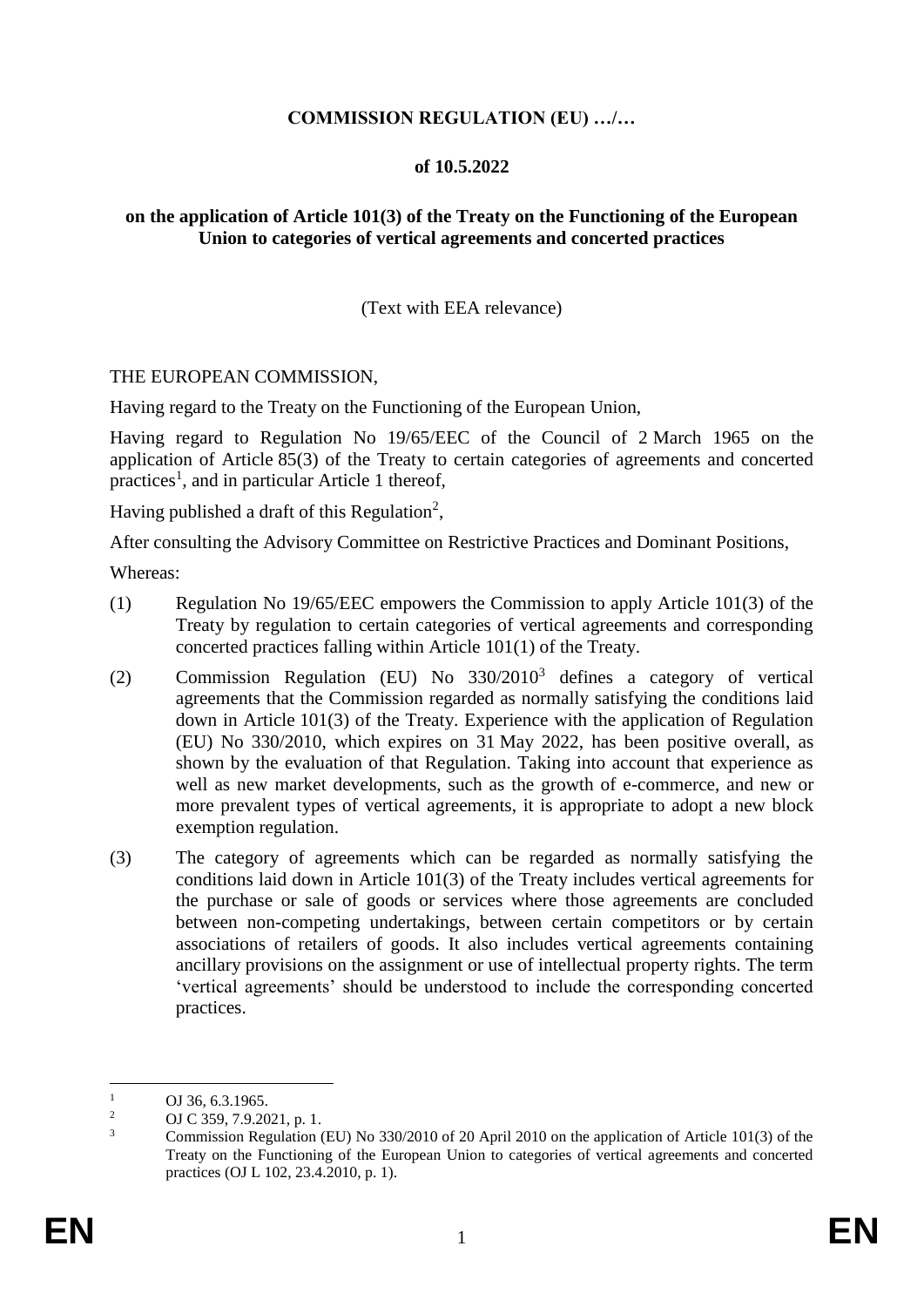- (4) For the application of Article 101(3) of the Treaty by regulation, it is not necessary to define those vertical agreements which are capable of falling within Article 101(1) of the Treaty. In the individual assessment of agreements under Article 101(1) of the Treaty, account has to be taken of several factors, in particular the market structure on the supply and purchase side.
- (5) The benefit of the block exemption established by this Regulation should be limited to vertical agreements for which it can be assumed with sufficient certainty that they satisfy the conditions of Article 101(3) of the Treaty.
- (6) Certain types of vertical agreements can improve economic efficiency within a chain of production or distribution by facilitating better coordination between the participating undertakings. In particular, they can lead to a reduction in the transaction and distribution costs of the parties and to an optimisation of their sales and investment levels.
- (7) The likelihood that such efficiency-enhancing effects will outweigh any anticompetitive effects due to restrictions contained in vertical agreements depends on the degree of market power of the parties to the agreement and, in particular, on the extent to which those undertakings face competition from other suppliers of goods or services regarded by their customers as interchangeable or substitutable for one another, by reason of the products' characteristics, their prices and their intended use.
- (8) It can be presumed that, where the market share held by each of the undertakings party to the agreement on the relevant market does not exceed 30%, vertical agreements which do not contain certain types of severe restrictions of competition generally lead to an improvement in production or distribution and allow consumers a fair share of the resulting benefits.
- (9) Above the market share threshold of 30 %, there can be no presumption that vertical agreements falling within the scope of Article 101(1) of the Treaty will usually give rise to objective advantages of such a character and size as to compensate for the disadvantages that they create for competition. At the same time, there is no presumption that those vertical agreements are either caught by Article 101(1) of the Treaty or that they fail to satisfy the conditions of Article 101(3) of the Treaty.
- (10) The online platform economy plays an increasingly important role in the distribution of goods and services. Undertakings active in the online platform economy make it possible to do business in new ways, some of which are not easy to categorise using concepts associated with vertical agreements in the traditional economy. In particular, online intermediation services allow undertakings to offer goods or services to other undertakings or to final consumers, with a view to facilitating the initiation of direct transactions between undertakings or between undertakings and final consumers. Agreements relating to the provision of online intermediation services are vertical agreements and should therefore be able to benefit from the block exemption established by this Regulation, subject to the conditions set out in this Regulation.
- (11) The definition of online intermediation services used in Regulation (EU) 2019/1150 of the European Parliament and of the Council<sup>4</sup> should be adapted for the purpose of the present Regulation. In particular, to reflect the scope of Article 101 of the Treaty,

 $\overline{4}$ <sup>4</sup> Regulation (EU) 2019/1150 of the European Parliament and of the Council of 20 June 2019 on promoting fairness and transparency for business users of online intermediation services (OJ L 186, 11.7.2019, p. 57).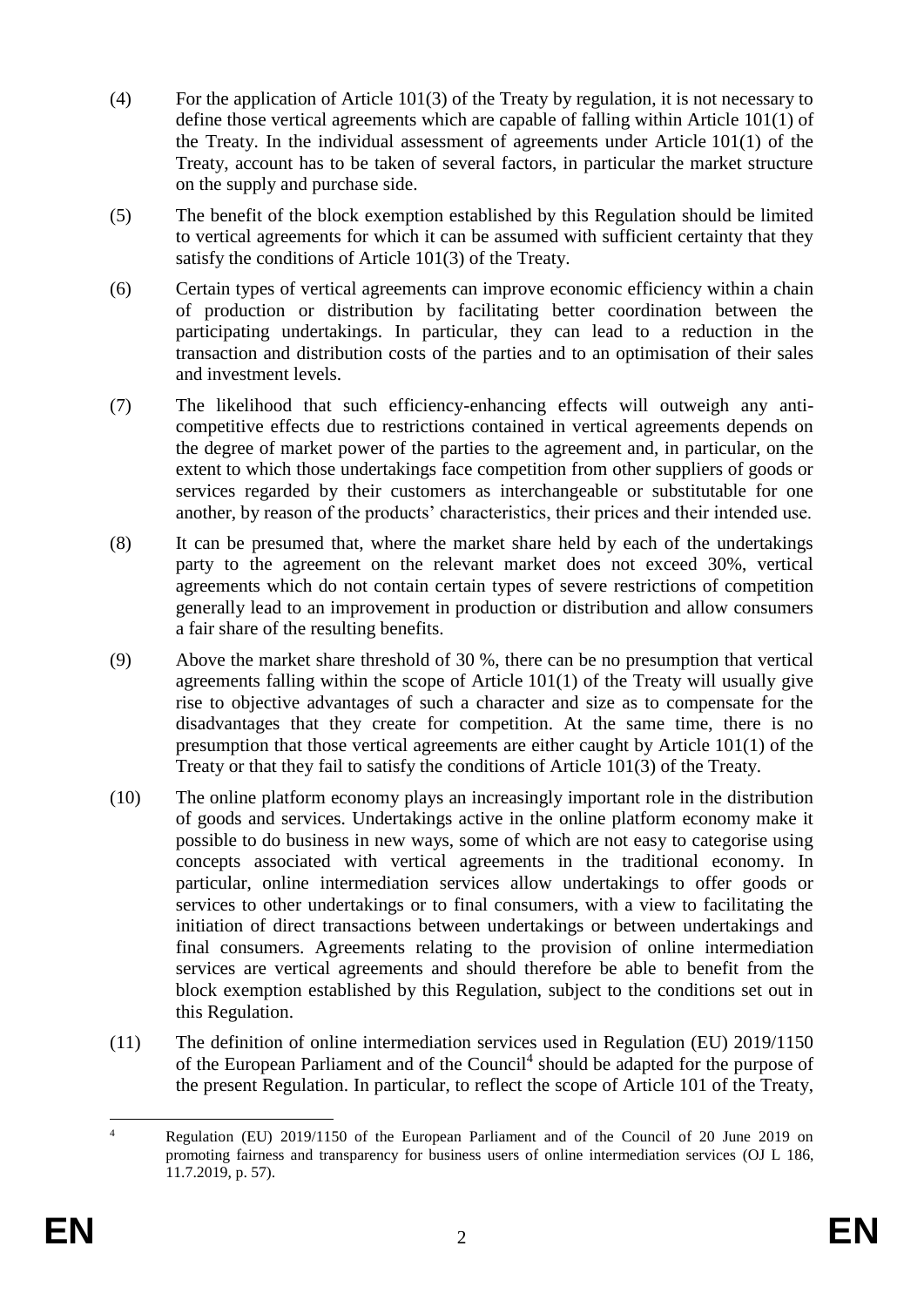the definition used in the present Regulation should refer to undertakings. It should also include online intermediation services that facilitate the initiation of direct transactions between undertakings, as well as those that facilitate the initiation of direct transactions between undertakings and final consumers.

- (12) Dual distribution refers to the scenario where a supplier sells goods or services not only at the upstream level but also at the downstream level, thereby competing with its independent distributors. In that scenario, in the absence of hardcore restrictions, and provided that the buyer does not compete with the supplier at the upstream level, the potential negative impact of the vertical agreement on the competitive relationship between the supplier and buyer at the downstream level is less important than the potential positive impact of the vertical agreement on competition in general at the upstream or downstream level. This Regulation should therefore exempt vertical agreements entered into in such scenarios of dual distribution.
- (13) The exchange of information between a supplier and buyer can contribute to the procompetitive effects of vertical agreements, in particular the optimisation of production and distribution processes. However, in dual distribution, the exchange of certain types of information may raise horizontal concerns. Therefore, this Regulation should only exempt information exchange between a supplier and a buyer in a dual distribution scenario where the information exchange is both directly related to the implementation of the vertical agreement and necessary to improve the production or distribution of the contract goods or services.
- (14) The rationale for exempting vertical agreements in scenarios of dual distribution does not apply to vertical agreements relating to the provision of online intermediation services where the provider of the online intermediation services is also a competing undertaking on the relevant market for the sale of the intermediated goods or services. Providers of online intermediation services that have such a hybrid function may have the ability and the incentive to influence the outcome of competition on the relevant market for the sale of the intermediated goods or services. This Regulation should therefore not exempt such vertical agreements.
- (15) This Regulation should not exempt vertical agreements containing restrictions which are likely to restrict competition and harm consumers or which are not indispensable to the attainment of the efficiency-enhancing effects. In particular, the benefit of the block exemption established by this Regulation should not apply to vertical agreements containing certain types of severe restrictions of competition, such as minimum and fixed resale prices and certain types of territorial protection, including the prevention of the effective use of the internet to sell or certain restrictions of online advertising. Accordingly, restrictions of online sales and online advertising should benefit from the block exemption established by this Regulation, provided that they do not, directly or indirectly, in isolation or in combination with other factors controlled by the parties, have the object of preventing the effective use of the internet by the buyer or its customers to sell the contract goods or services to particular territories or customers, or of preventing the use of an entire online advertising channel, such as price comparison services or search engine advertising. For instance, online sales restrictions should not benefit from the block exemption established by this Regulation where their objective is to significantly diminish the aggregate volume of online sales of the contract goods or services in the relevant market or the possibility for consumers to buy the contract goods or services online. The categorisation of a restriction as hardcore within the meaning of Article 4, point (e) may take into account the content and context of the restriction, but should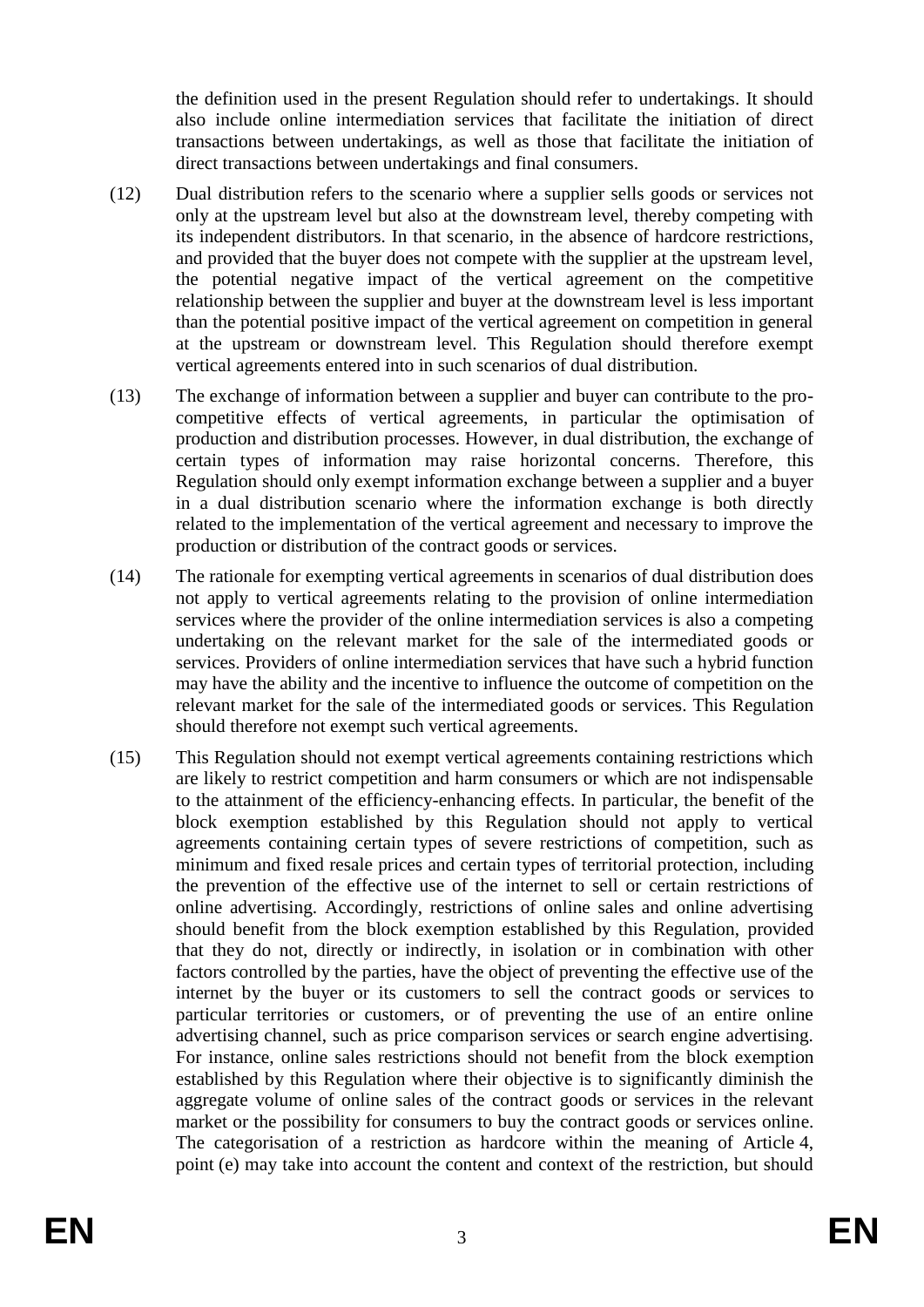not depend on market-specific circumstances or the individual characteristics of the parties.

- (16) This Regulation should not exempt restrictions for which it cannot be assumed with sufficient certainty that they satisfy the conditions of Article 101(3) of the Treaty. In particular, to ensure access to and to prevent collusion on the relevant market, certain conditions should be attached to the block exemption. To this end, the exemption of non-compete obligations should be limited to obligations which do not exceed a duration of five years. Obligations causing the members of a selective distribution system not to sell the brands of particular competing suppliers should likewise be excluded from the benefit of this Regulation. The benefit of this Regulation should not apply to retail parity obligations causing buyers of online intermediation services not to offer, sell or resell goods or services to end users under more favourable conditions via competing online intermediation services.
- (17) The market share limitation, the non-exemption of certain vertical agreements and the conditions provided for in this Regulation generally ensure that the agreements to which the block exemption applies do not enable the participating undertakings to eliminate competition in respect of a substantial part of the goods or services in question.
- (18) The Commission may withdraw the benefit of this Regulation, pursuant to Article 29(1) of Council Regulation (EC) No  $1/2003^5$ , where it finds in a particular case that an agreement to which the block exemption established by this Regulation applies nevertheless has effects which are incompatible with Article 101(3) of the Treaty. The competition authority of a Member State may withdraw the benefit of this Regulation where the conditions of Article 29(2) of Regulation (EC) No 1/2003 are fulfilled.
- (19) Where the Commission or the competition authority of a Member State withdraws the benefit of this Regulation, it has the burden of proving that the vertical agreement in question falls within the scope of Article 101(1) of the Treaty, and that the agreement fails to fulfil at least one of the four conditions of Article 101(3) of the Treaty.
- (20) In determining whether the benefit of this Regulation should be withdrawn pursuant to Article 29 of Regulation (EC) No 1/2003, the anti-competitive effects that may derive from the existence of parallel networks of vertical agreements that have similar effects, which significantly restrict access to a relevant market or competition therein, are of particular importance. Such cumulative effects may in particular arise in the case of exclusive distribution, exclusive supply, selective distribution, parity obligations or non-compete obligations.
- (21) In order to strengthen the supervision of parallel networks of vertical agreements which have similar anti-competitive effects and which cover more than 50% of a given market, the Commission may by regulation declare this Regulation inapplicable to vertical agreements containing specific restraints relating to the market concerned, thereby restoring the full application of Article 101 of the Treaty to such agreements,

 $\overline{\mathbf{S}}$ <sup>5</sup> Council Regulation (EC) No 1/2003 of 16 December 2002 on the implementation of the rules on competition laid down in Articles 81 and 82 of the Treaty (OJ L 1, 4.1.2003, p. 1).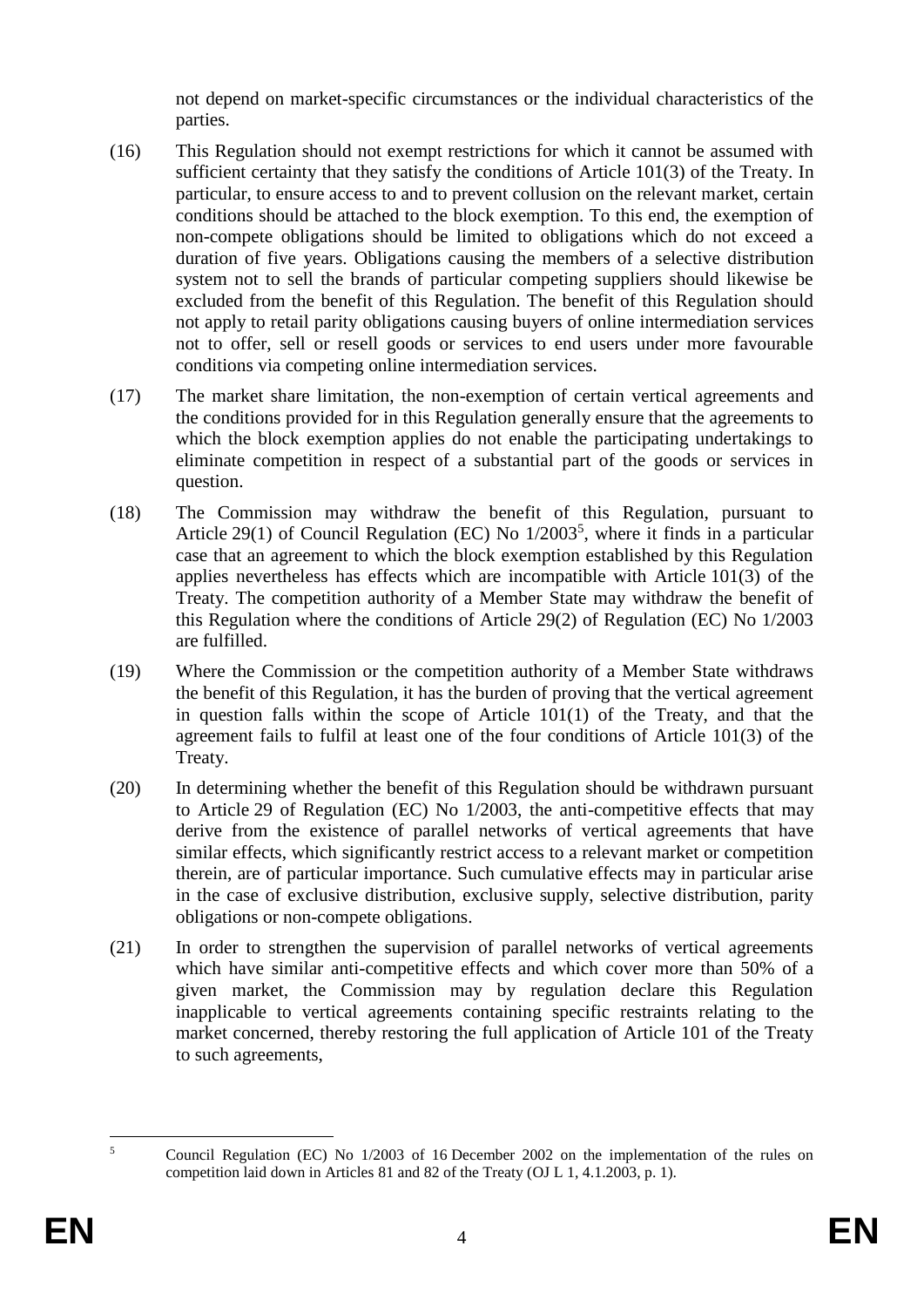## **Definitions**

- 1. For the purposes of this Regulation, the following definitions shall apply:
	- (a) 'vertical agreement' means an agreement or concerted practice between two or more undertakings, each of which operates, for the purposes of the agreement or the concerted practice, at a different level of the production or distribution chain, and relating to the conditions under which the parties may purchase, sell or resell certain goods or services;
	- (b) 'vertical restraint' means a restriction of competition in a vertical agreement falling within the scope of Article 101(1) of the Treaty;
	- (c) 'competing undertaking' means an actual or potential competitor; 'actual competitor' means an undertaking that is active on the same relevant market; 'potential competitor' means an undertaking that, in the absence of the vertical agreement, would, on realistic grounds and not just as a mere theoretical possibility, be likely, within a short period of time, to make the necessary additional investments or incur other necessary costs to enter the relevant market;
	- (d) 'supplier' includes an undertaking that provides online intermediation services;
	- (e) 'online intermediation services' means information society services within the meaning of Article 1(1), point (b), of Directive (EU) 2015/1535 of the European Parliament and of the Council<sup>6</sup> which allow undertakings to offer goods or services:
		- (i) to other undertakings, with a view to facilitating the initiating of direct transactions between those undertakings, or
		- (ii) to final consumers, with a view to facilitating the initiating of direct transactions between those undertakings and final consumers,

irrespective of whether and where the transactions are ultimately concluded;

- (f) 'non-compete obligation' means any direct or indirect obligation causing the buyer not to manufacture, purchase, sell or resell goods or services which compete with the contract goods or services, or any direct or indirect obligation on the buyer to purchase from the supplier or from another undertaking designated by the supplier more than 80% of the buyer's total purchases of the contract goods or services and their substitutes on the relevant market, calculated on the basis of the value or, where such is standard industry practice, the volume of its purchases in the preceding calendar year;
- (g) 'selective distribution system' means a distribution system where the supplier undertakes to sell the contract goods or services, either directly or indirectly, only to distributors selected on the basis of specified criteria and where these distributors undertake not to sell such goods or services to unauthorised distributors within the territory reserved by the supplier to operate that system;

1

<sup>&</sup>lt;sup>6</sup> Directive (EU) 2015/1535 of the European Parliament and of the Council of 9 September 2015 laying down a procedure for the provision of information in the field of technical regulations and of rules on Information Society services  $(OL L 241, 17.9.2015, p. 1)$ .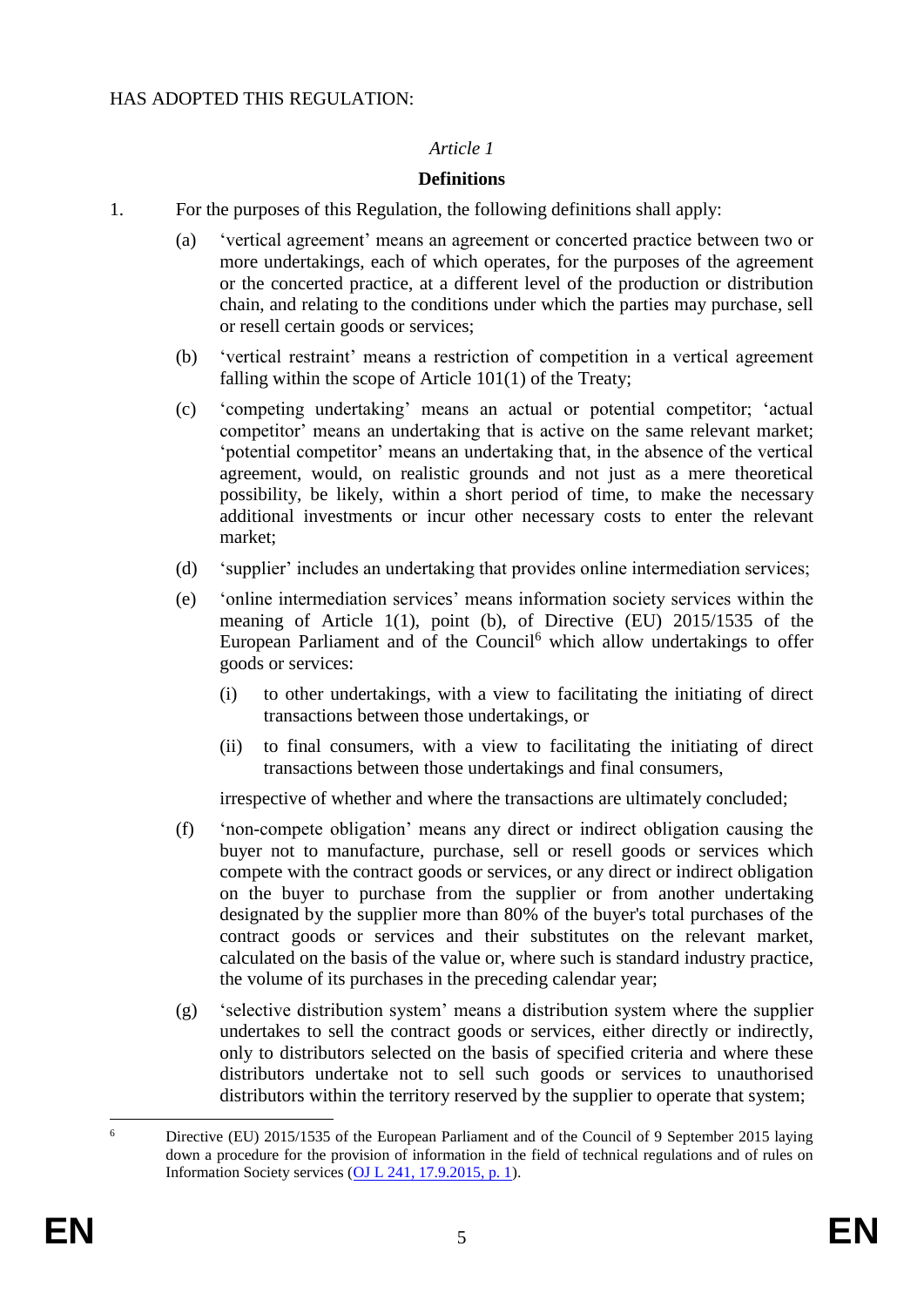- (h) 'exclusive distribution system' means a distribution system where the supplier allocates a territory or group of customers exclusively to itself or to a maximum of five buyers and restricts all its other buyers from actively selling into the exclusive territory or to the exclusive customer group;
- (i) 'intellectual property rights' includes industrial property rights, know-how, copyright and neighbouring rights;
- (j) 'know-how' means a package of non-patented practical information, resulting from experience and testing by the supplier, which is secret, substantial and identified; 'secret' means that the know-how is not generally known or easily accessible; 'substantial' means that the know-how is significant and useful to the buyer for the use, sale or resale of the contract goods or services; 'identified' means that the know-how is described in a sufficiently comprehensive manner so as to make it possible to verify that it fulfils the criteria of secrecy and substantiality;
- (k) 'buyer' includes an undertaking which, under an agreement falling within Article 101(1) of the Treaty, sells goods or services on behalf of another undertaking;
- (l) 'active sales' means actively targeting customers by visits, letters, emails, calls or other means of direct communication or through targeted advertising and promotion, offline or online, for instance by means of print or digital media, including online media, price comparison services or advertising on search engines targeting customers in particular territories or customer groups, operating a website with a top-level domain corresponding to particular territories, or offering on a website languages that are commonly used in particular territories, where such languages are different from the ones commonly used in the territory in which the buyer is established;
- (m) 'passive sales' means sales made in response to unsolicited requests from individual customers, including delivery of goods or services to the customer, without the sale having been initiated by actively targeting the particular customer, customer group or territory, and including sales resulting from participating in public procurement or responding to private invitations to tender.
- 2. For the purposes of this Regulation, the terms 'undertaking', 'supplier' and 'buyer' shall include their respective connected undertakings.

'Connected undertakings' means:

- (a) undertakings in which a party to the agreement, directly or indirectly:
	- (i) has the power to exercise more than half the voting rights, or
	- (ii) has the power to appoint more than half the members of the supervisory board, board of management or bodies legally representing the undertaking, or
	- (iii) has the right to manage the undertaking's affairs; or
- (a) undertakings which directly or indirectly have, over a party to the agreement, the rights or powers listed in point (a); or
- (b) undertakings in which an undertaking referred to in point (b) has, directly or indirectly, the rights or powers listed in point (a); or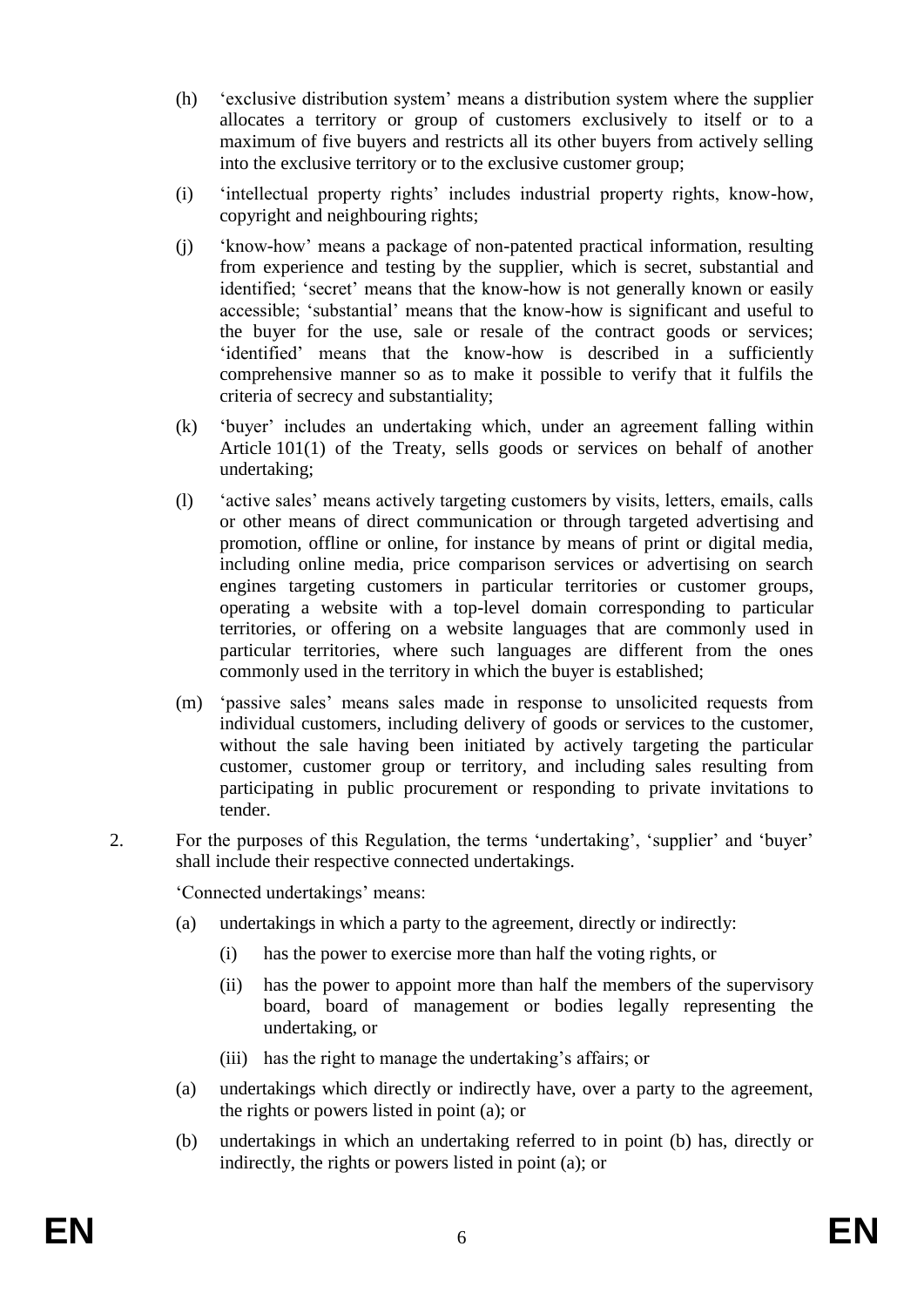- (c) undertakings in which a party to the agreement together with one or more of the undertakings referred to in points (a), (b) or (c), or in which two or more of the latter undertakings, jointly have the rights or powers listed in point (a); or
- (d) undertakings in which the rights or the powers listed in point (a) are jointly held by:
	- (i) parties to the agreement or their respective connected undertakings referred to in points (a) to (d), or
	- (ii) one or more of the parties to the agreement or one or more of their connected undertakings referred to in points (a) to (d) and one or more third parties.

## **Exemption**

- 1. Pursuant to Article 101(3) of the Treaty and subject to the provisions of this Regulation, it is hereby declared that Article 101(1) of the Treaty shall not apply to vertical agreements. This exemption shall apply to the extent that such agreements contain vertical restraints.
- 2. The exemption provided for in paragraph 1 shall apply to vertical agreements entered into between an association of undertakings and an individual member, or between such an association and an individual supplier, only if all the members of the association are retailers of goods and if no individual member of the association, together with its connected undertakings, has a total annual turnover exceeding EUR 50 million. Vertical agreements entered into by such associations shall be covered by this Regulation without prejudice to the application of Article 101 of the Treaty to horizontal agreements concluded between the members of the association or decisions adopted by the association.
- 3. The exemption provided for in paragraph 1 shall apply to vertical agreements containing provisions which relate to the assignment to the buyer or use by the buyer of intellectual property rights, provided that those provisions do not constitute the primary object of such agreements and are directly related to the use, sale or resale of goods or services by the buyer or its customers. The exemption applies on the condition that, in relation to the contract goods or services, those provisions do not contain restrictions of competition having the same object as vertical restraints which are not exempted under this Regulation.
- 4. The exemption provided for in paragraph 1 shall not apply to vertical agreements entered into between competing undertakings. However, that exemption shall apply where competing undertakings enter into a non-reciprocal vertical agreement and one of the following applies:
	- (a) the supplier is active at an upstream level as a manufacturer, importer, or wholesaler and at a downstream level as an importer, wholesaler, or retailer of goods, while the buyer is an importer, wholesaler, or retailer at the downstream level and not a competing undertaking at the upstream level where it buys the contract goods; or
	- (b) the supplier is a provider of services at several levels of trade, while the buyer provides its services at the retail level and is not a competing undertaking at the level of trade where it purchases the contract services.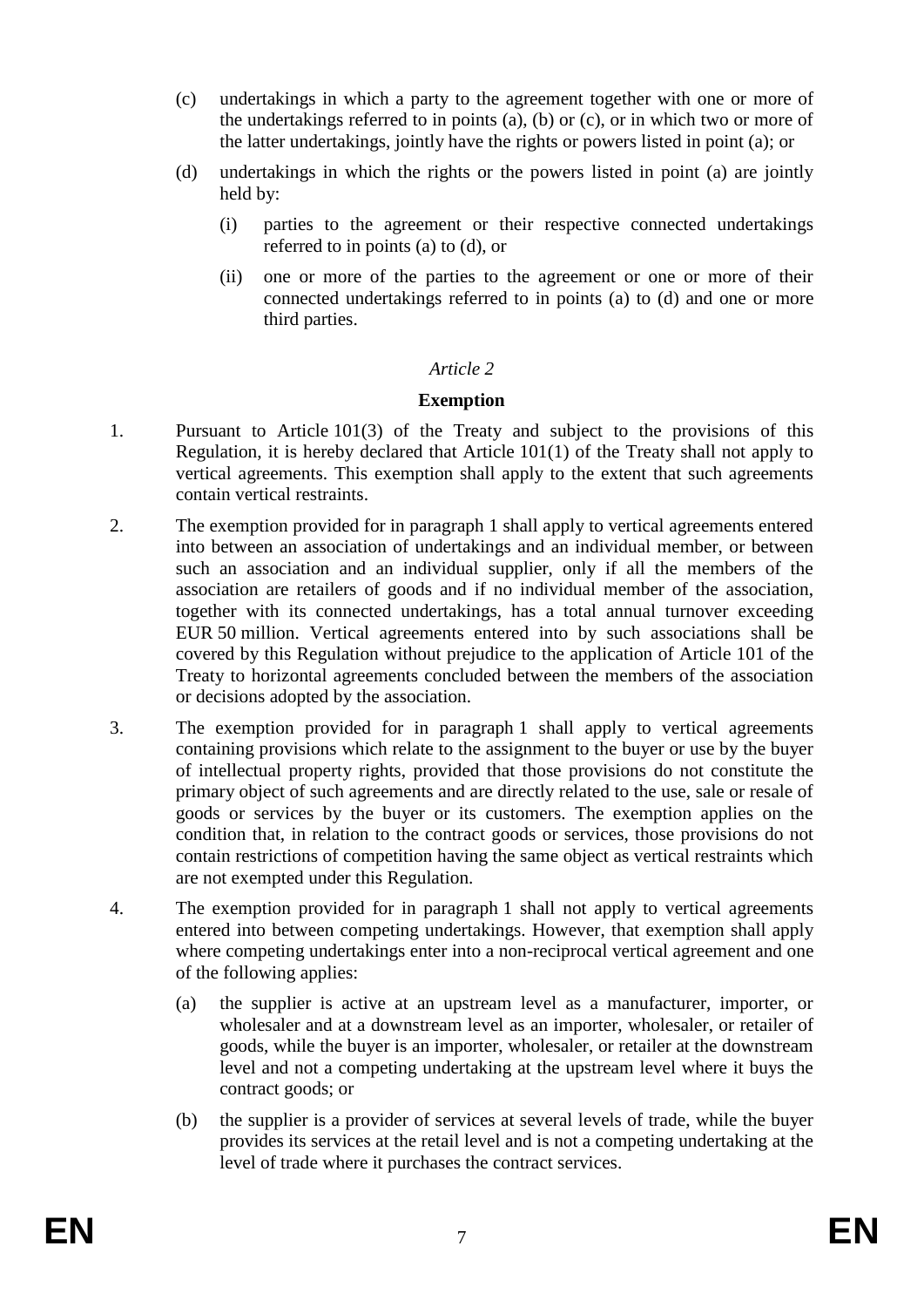- 5. The exceptions set out in paragraph 4, points (a) and (b) shall not apply to the exchange of information between the supplier and the buyer that is either not directly related to the implementation of the vertical agreement or is not necessary to improve the production or distribution of the contract goods or services, or which fulfils neither of those two conditions.
- 6. The exceptions set out in paragraph 4, points (a) and (b) shall not apply to vertical agreements relating to the provision of online intermediation services where the provider of the online intermediation services is a competing undertaking on the relevant market for the sale of the intermediated goods or services.
- 7. This Regulation shall not apply to vertical agreements the subject matter of which falls within the scope of any other block exemption regulation, unless otherwise provided for in such a regulation.

#### **Market share threshold**

- 1. The exemption provided for in Article 2 shall apply on condition that the market share held by the supplier does not exceed 30% of the relevant market on which it sells the contract goods or services and the market share held by the buyer does not exceed 30% of the relevant market on which it purchases the contract goods or services.
- 2. For the purposes of paragraph 1, where in a multi-party agreement an undertaking buys the contract goods or services from one undertaking that is a party to the agreement and sells the contract goods or services to another undertaking that is also a party to the agreement, the market share of the first undertaking must respect the market share threshold provided for in that paragraph both as a buyer and a supplier in order for the exemption provided for in Article 2 to apply.

#### *Article 4*

## **Restrictions that remove the benefit of the block exemption - hardcore restrictions**

The exemption provided for in Article 2 shall not apply to vertical agreements which, directly or indirectly, in isolation or in combination with other factors under the control of the parties, have as their object:

- (a) the restriction of the buyer's ability to determine its sale price, without prejudice to the possibility of the supplier to impose a maximum sale price or recommend a sale price, provided that they do not amount to a fixed or minimum sale price as a result of pressure from, or incentives offered by, any of the parties;
- (b) where the supplier operates an exclusive distribution system, the restriction of the territory into which, or of the customers to whom, the exclusive distributor may actively or passively sell the contract goods or services, except:
	- (i) the restriction of active sales by the exclusive distributor and its direct customers, into a territory or to a customer group reserved to the supplier or allocated by the supplier exclusively to a maximum of five other exclusive distributors;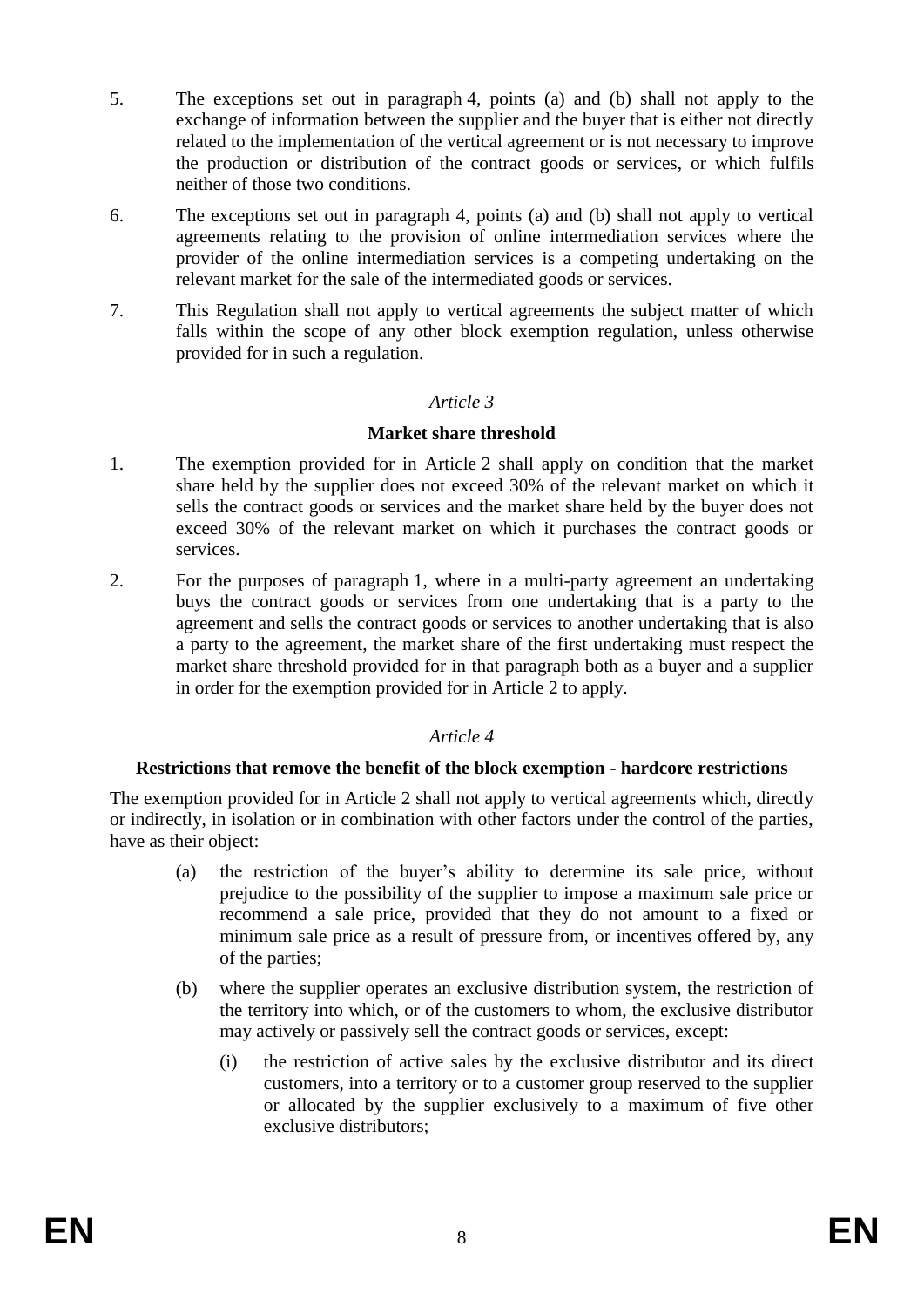- (ii) the restriction of active or passive sales by the exclusive distributor and its customers to unauthorised distributors located in a territory where the supplier operates a selective distribution system for the contract goods or services;
- (iii) the restriction of the exclusive distributor's place of establishment;
- (iv) the restriction of active or passive sales to end users by an exclusive distributor operating at the wholesale level of trade;
- (v) the restriction of the exclusive distributor's ability to actively or passively sell components, supplied for the purposes of incorporation, to customers who would use them to manufacture the same type of goods as those produced by the supplier;
- (c) where the supplier operates a selective distribution system,
	- (i) the restriction of the territory into which, or of the customers to whom, the members of the selective distribution system may actively or passively sell the contract goods or services, except:
		- (1) the restriction of active sales by the members of the selective distribution system and their direct customers, into a territory or to a customer group reserved to the supplier or allocated by the supplier exclusively to a maximum of five exclusive distributors;
		- (2) the restriction of active or passive sales by the members of the selective distribution system and their customers to unauthorised distributors located within the territory where the selective distribution system is operated;
		- (3) the restriction of the place of establishment of the members of the selective distribution system;
		- (4) the restriction of active or passive sales to end users by members of the selective distribution system operating at the wholesale level of trade;
		- (5) the restriction of the ability to actively or passively sell components, supplied for the purposes of incorporation, to customers who would use them to manufacture the same type of goods as those produced by the supplier;
	- (ii) the restriction of cross-supplies between the members of the selective distribution system operating at the same or different levels of trade;
	- (iii) the restriction of active or passive sales to end users by members of the selective distribution system operating at the retail level of trade, without prejudice to points  $(c)(i)(1)$  and  $(3)$ ;
- (d) where the supplier operates neither an exclusive distribution system nor a selective distribution system, the restriction of the territory into which, or of the customers to whom, the buyer may actively or passively sell the contract goods or services, except:
	- (i) the restriction of active sales by the buyer and its direct customers into a territory or to a customer group reserved to the supplier or allocated by the supplier exclusively to a maximum of five exclusive distributors;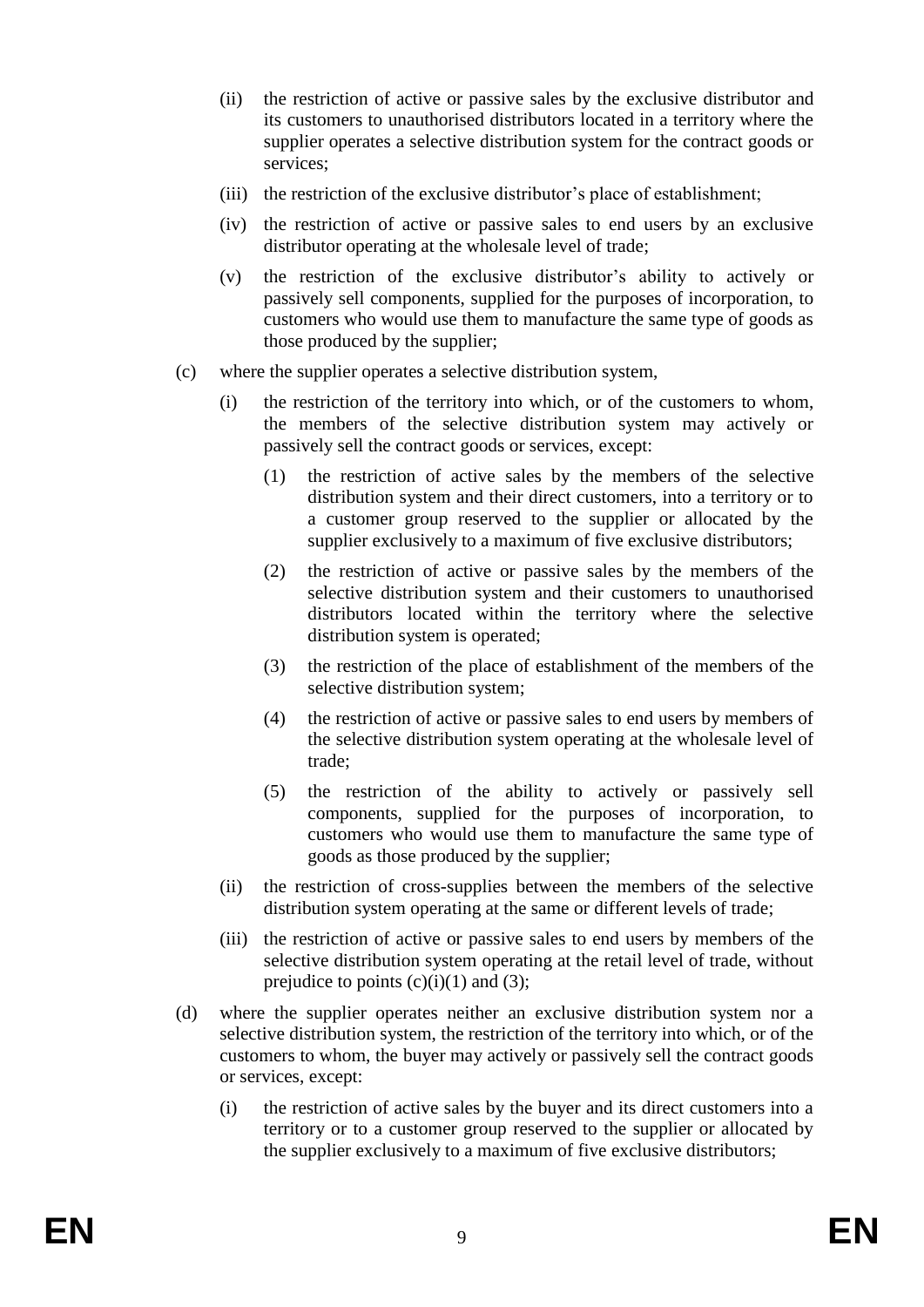- (ii) the restriction of active or passive sales by the buyer and its customers to unauthorised distributors located in a territory where the supplier operates a selective distribution system for the contract goods or services;
- (iii) the restriction of the buyer's place of establishment;
- (iv) the restriction of active or passive sales to end users by a buyer operating at the wholesale level of trade;
- (v) the restriction of the buyer's ability to actively or passively sell components, supplied for the purposes of incorporation, to customers who would use them to manufacture the same type of goods as those produced by the supplier;
- (e) the prevention of the effective use of the internet by the buyer or its customers to sell the contract goods or services, as it restricts the territory into which or the customers to whom the contract goods or services may be sold within the meaning of points (b), (c) or (d), without prejudice to the possibility of imposing on the buyer:
	- (i) other restrictions of online sales; or
	- (ii) restrictions of online advertising that do not have the object of preventing the use of an entire online advertising channel;
- (f) the restriction, agreed between a supplier of components and a buyer who incorporates those components, of the supplier's ability to sell the components as spare parts to end users or to repairers, wholesalers or other service providers not entrusted by the buyer with the repair or servicing of its goods.

#### **Excluded restrictions**

- 1. The exemption provided for in Article 2 shall not apply to the following obligations contained in vertical agreements:
	- (a) any direct or indirect non-compete obligation, the duration of which is indefinite or exceeds 5 years;
	- (b) any direct or indirect obligation causing the buyer, after termination of the agreement, not to manufacture, purchase, sell or resell goods or services;
	- (c) any direct or indirect obligation causing the members of a selective distribution system not to sell the brands of particular competing suppliers;
	- (d) any direct or indirect obligation causing a buyer of online intermediation services not to offer, sell or resell goods or services to end users under more favourable conditions via competing online intermediation services;
- 2. By way of derogation from paragraph 1, point (a), the time limitation of five years shall not apply where the contract goods or services are sold by the buyer from premises and land owned by the supplier or leased by the supplier from third parties not connected with the buyer, provided that the duration of the non-compete obligation does not exceed the period of occupancy of the premises and land by the buyer.
- 3. By way of derogation from paragraph 1, point (b), the exemption provided for in Article 2 shall apply to any direct or indirect obligation causing the buyer, after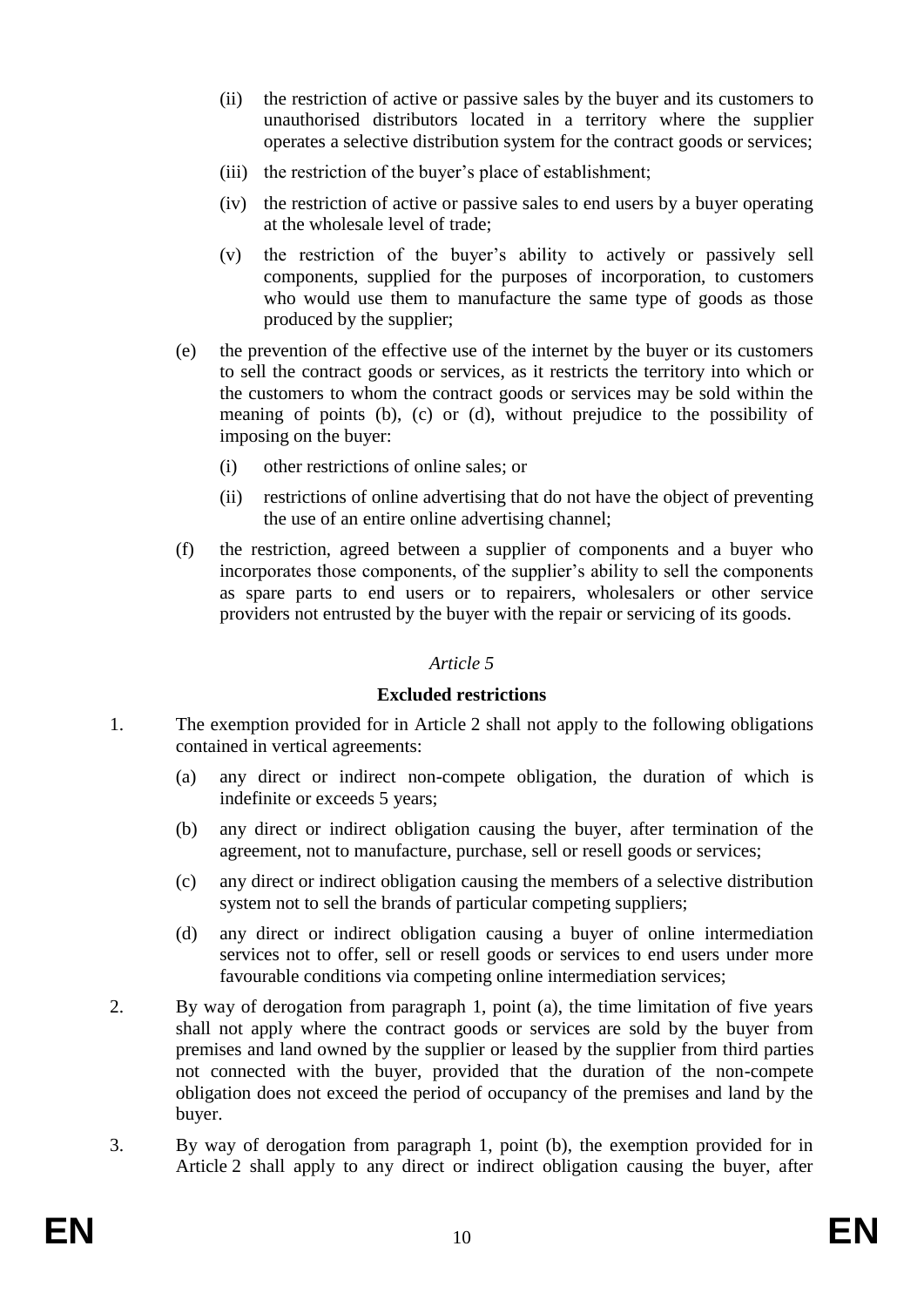termination of the agreement, not to manufacture, purchase, sell or resell goods or services where all of the following conditions are fulfilled:

- (a) the obligation relates to goods or services which compete with the contract goods or services;
- (b) the obligation is limited to the premises and land from which the buyer has operated during the contract period;
- (c) the obligation is indispensable to protect know-how transferred by the supplier to the buyer;
- (d) the duration of the obligation is limited to a period of one year after termination of the agreement.

Paragraph 1, point (b) shall be without prejudice to the possibility of imposing a restriction which is unlimited in time on the use and disclosure of know-how which has not entered the public domain.

#### *Article 6*

#### **Withdrawal in individual cases**

- 1. The Commission may withdraw the benefit of this Regulation, pursuant to Article 29(1) of Regulation (EC) No 1/2003, where it finds in any particular case that a vertical agreement to which the exemption provided for in Article 2 of this Regulation applies nevertheless has effects which are incompatible with Article 101(3) of the Treaty. Such effects may occur, for example, where the relevant market for the supply of online intermediation services is highly concentrated and competition between the providers of such services is restricted by the cumulative effect of parallel networks of similar agreements that restrict buyers of the online intermediation services from offering, selling or reselling goods or services to end users under more favourable conditions on their direct sales channels.
- 2. The competition authority of a Member State may withdraw the benefit of this Regulation where the conditions of Article 29(2) of Regulation (EC) No 1/2003 are fulfilled.

#### *Article 7*

#### **Non-application of this Regulation**

Pursuant to Article 1a of Regulation No 19/65/EEC, the Commission may by regulation declare that, where parallel networks of similar vertical restraints cover more than 50% of a relevant market, this Regulation shall not apply to vertical agreements containing specific restraints relating to that market.

#### *Article 8*

#### **Application of the market share threshold**

For the purposes of applying the market share thresholds provided for in Article 3 the following rules shall apply:

(a) the market share of the supplier shall be calculated on the basis of market sales value data and the market share of the buyer shall be calculated on the basis of market purchase value data. If market sales value or market purchase value data are not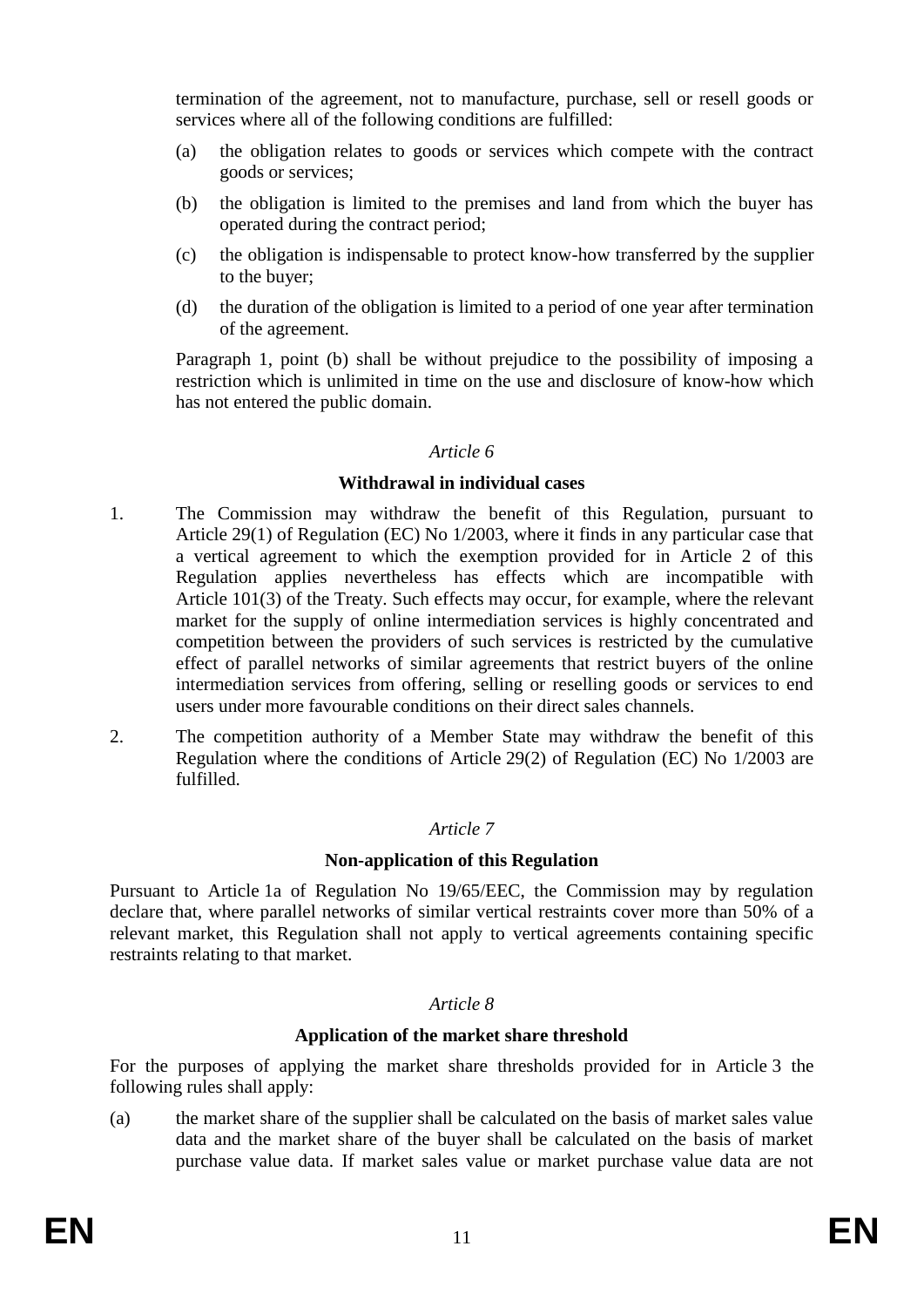available, estimates based on other reliable market information, including market sales and purchase volumes, may be used to establish the market share of the undertaking concerned;

- (b) the market shares shall be calculated on the basis of data relating to the preceding calendar year;
- (c) the market share of the supplier shall include any goods or services supplied to vertically integrated distributors for the purposes of sale;
- (d) if a market share is initially not more than 30 %, but subsequently rises above that level, the exemption provided for in Article 2 shall continue to apply for a period of two consecutive calendar years following the year in which the 30 % threshold was first exceeded;
- (e) the market share held by the undertakings referred to in Article 1(2), second subparagraph, point (e) shall be apportioned equally to each undertaking having the rights or the powers listed in point (a) of that subparagraph.

#### *Article 9*

#### **Application of the turnover threshold**

- 1. For the purpose of calculating total annual turnover within the meaning of Article 2(2), the turnover achieved during the previous financial year by the relevant party to the vertical agreement and the turnover achieved by its connected undertakings in respect of all goods and services, excluding all taxes and other duties, shall be added together. For this purpose, no account shall be taken of dealings between the party to the vertical agreement and its connected undertakings or between its connected undertakings.
- 2. The exemption provided for in Article 2 shall remain applicable where, for any period of two consecutive financial years, the total annual turnover threshold is exceeded by no more than 10%.

#### *Article 10*

#### **Transitional period**

The prohibition laid down in Article 101(1) of the Treaty shall not apply during the period from 1 June 2022 to 31 May 2023 in respect of agreements already in force on 31 May 2022 which do not satisfy the conditions for exemption provided for in this Regulation but which, on 31 May 2022, satisfied the conditions for exemption provided for in Regulation (EU) No 330/2010.

#### *Article 11*

#### **Period of validity**

This Regulation shall enter into force on 1 June 2022.

It shall expire on 31 May 2034.